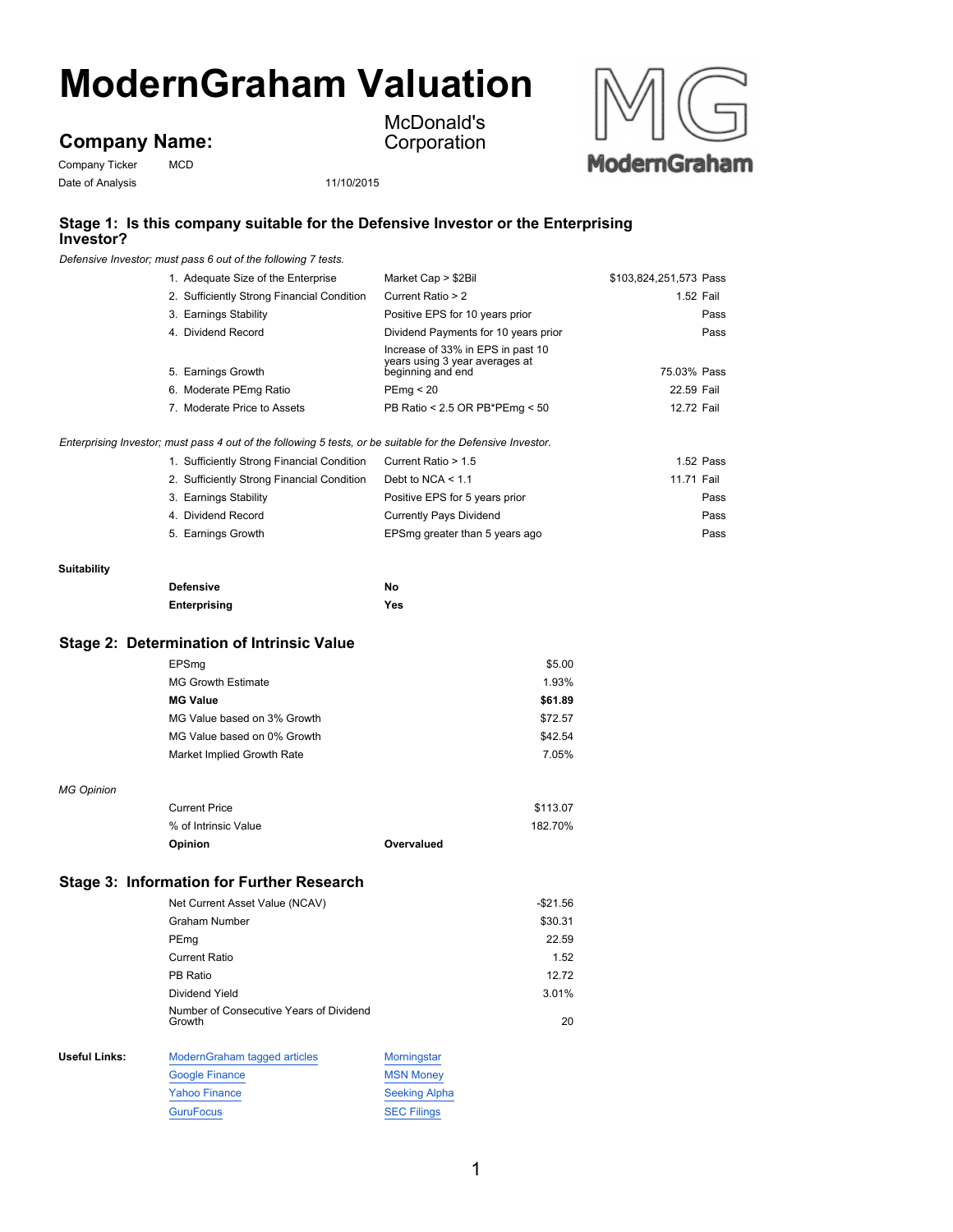| <b>EPS History</b>                  | <b>EPSmg History</b>             |                  |
|-------------------------------------|----------------------------------|------------------|
| <b>Next Fiscal Year</b><br>Estimate | \$4.63 Next Fiscal Year Estimate | \$5.00           |
| Dec14                               | \$4.82 Dec14                     | \$5.17           |
| Dec13                               | \$5.55 Dec13                     | \$5.22           |
| Dec12                               | \$5.36 Dec12                     | \$4.91           |
| Dec11                               | \$5.27 Dec11                     | \$4.43           |
| Dec10                               | \$4.58 Dec10                     | \$3.83           |
| Dec <sub>09</sub>                   | \$4.11 Dec09                     | \$3.28           |
| Dec <sub>08</sub>                   | \$3.76 Dec08                     | \$2.74           |
| Dec07                               | \$1.98 Dec07                     | \$2.14           |
| Dec <sub>06</sub>                   | \$2.83 Dec06                     | \$2.05           |
| Dec <sub>05</sub>                   | \$2.04 Dec05                     | \$1.56           |
| Dec04                               | \$1.79 Dec04                     | \$1.31           |
| Dec03                               | \$1.15 Dec03                     | \$1.11           |
| Dec <sub>02</sub>                   | \$0.70 Dec02                     | \$1.12           |
| Dec01                               | \$1.25 Dec01                     | \$1.31           |
| Dec00                               | \$1.46 Dec00                     | \$1.30           |
| Dec99                               | \$1.39 Dec99                     | \$1.20           |
| Dec98                               | \$1.10 Balance Sheet Information | Sep15            |
| Dec97                               | \$1.15 Total Current Assets      | \$4,492,600,000  |
| Dec96                               | \$1.08 Total Current Liabilities | \$2,956,500,000  |
| Dec95                               | \$0.99 Long-Term Debt            | \$17,990,500,000 |
|                                     | <b>Total Assets</b>              | \$32,959,500,000 |
|                                     | Intangible Assets                | \$2,581,600,000  |
|                                     | <b>Total Liabilities</b>         | \$24,649,700,000 |
|                                     |                                  |                  |